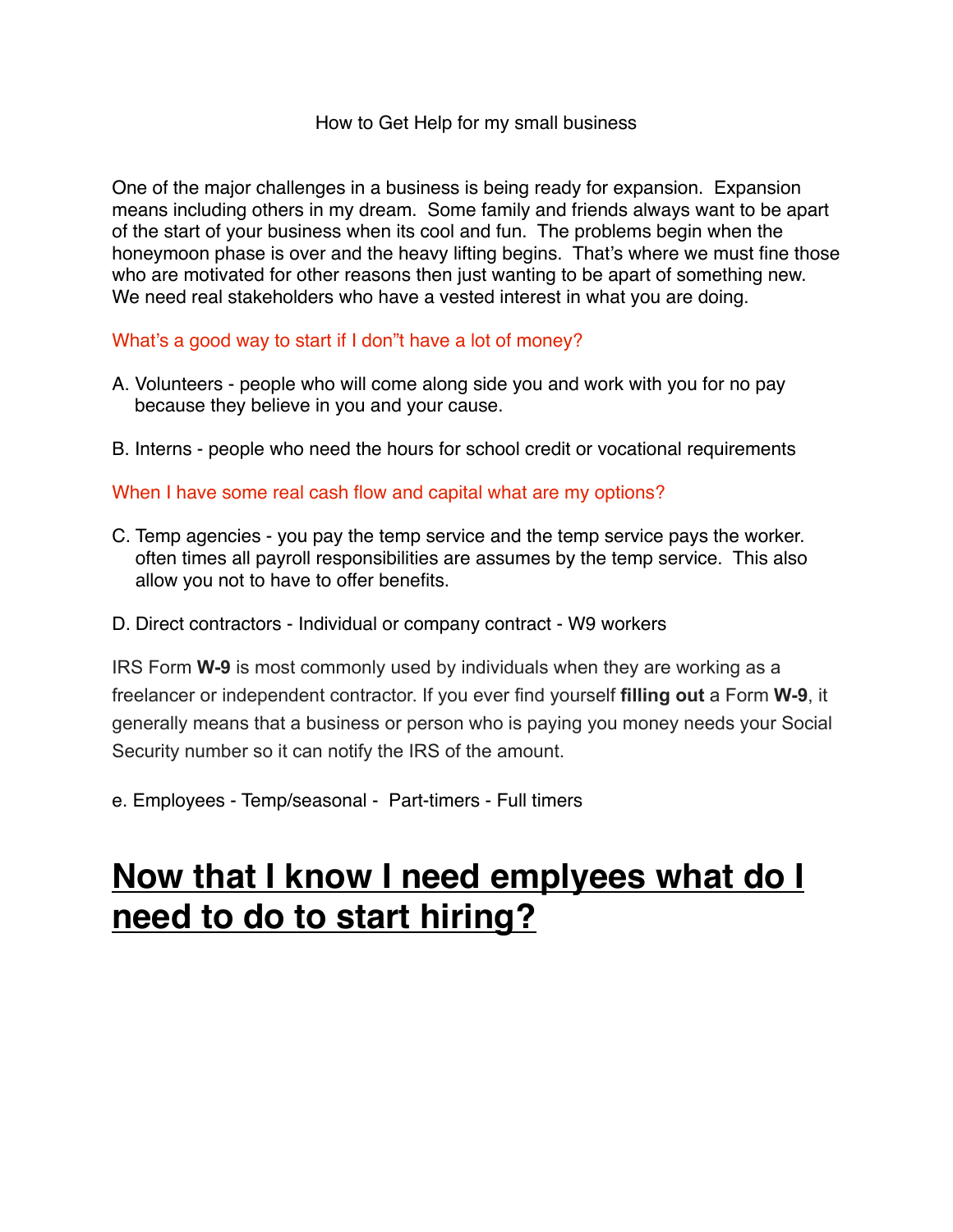#### 1. **Create position and position requirements / Job posting**

identify whether the will be a volunteer, intern, employee or contractor. Also decide whether or not the position is a temp, season, or permanent position.

Distinguishing between employees and independent contractors can impact your bottom line, as this affects how you [withhold taxes](https://www.sba.gov/business-guide/manage/pay-taxes-business-state-federal) and avoid [costly legal](https://www.sba.gov/business-guide/manage/stay-legally-compliant-business-laws)  [consequences](https://www.sba.gov/business-guide/manage/stay-legally-compliant-business-laws). Learn the differences before hiring your first employee.

An independent contractor operates under a separate business name from your company and invoices for work completed. Independent contractors can sometimes qualify as employees in a legal sense. The [Equal](http://www.eeoc.gov/policy/docs/threshold.html#2-III-A)  [Employment Opportunity Commission created a guide](http://www.eeoc.gov/policy/docs/threshold.html#2-III-A) for making the determination.

If your contractor is discovered to meet the legal definition of employee, you may need to pay back taxes and penalties, provide benefits, and reimburse for wages stipulated under the **[Fair Labor Standards Act](https://www.dol.gov/whd/regs/compliance/hrg.htm)**.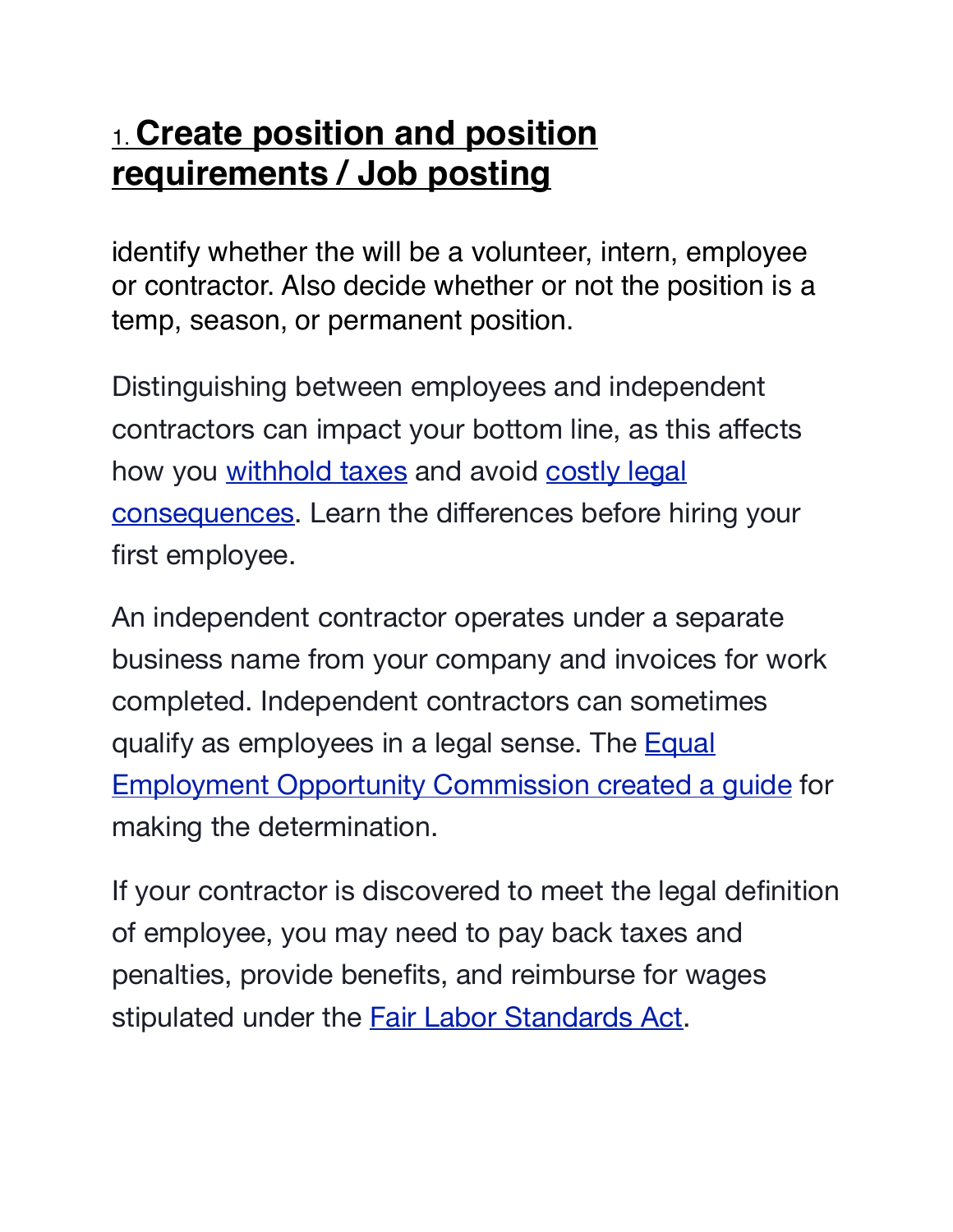## 2. **Complete new hire paperwork**

Compliance with tax and legal requirements serves as a protection both for you and your new hire. Make sure to complete the necessary paperwork:

- If your business doesn't already have an employer identification number [\(EIN\),](https://www.irs.gov/businesses/small-businesses-self-employed/apply-for-an-employer-identification-number-ein-online) you'll need one before you hire your first employee.
- [I-9 form](https://www.uscis.gov/i-9) to verify employee work eligibility for citizen and non citizen new employees.
- [W-4 form](https://www.irs.gov/pub/irs-pdf/fw4.pdf) to withhold the proper amount of federal income tax. States that levy income tax have their own W-4 form as well.
- Get each employee's name and social security number, and enter it on a  $W-2$ [form](https://www.irs.gov/pub/irs-pdf/fw2.pdf)(which you'll provide to the employee during tax season). If you use payroll software, most will pre-populate a W-2 form with this information.
- Report new hire data to your state's [new hire reporting program](https://www.acf.hhs.gov/css/resource/state-new-hire-reporting-websites) before the prescribed deadline.
- Properly classify workers for federal and state tax reporting purposes.
- Obtain worker's compensation insurance for your new hire.
- Signed copy of the employee handbook.

While this covers most of the paperwork you'll need to collect from your new employee, some states and localities may have additional requirements, so it's best to contact your state's department of labor.

## 3. **Run a background check**

Part of due diligence involves running a background check on new employees as soon as the offer has been accepted. Pre-employment screening helps to confirm that your new employees are who they say they are. Please make sure that your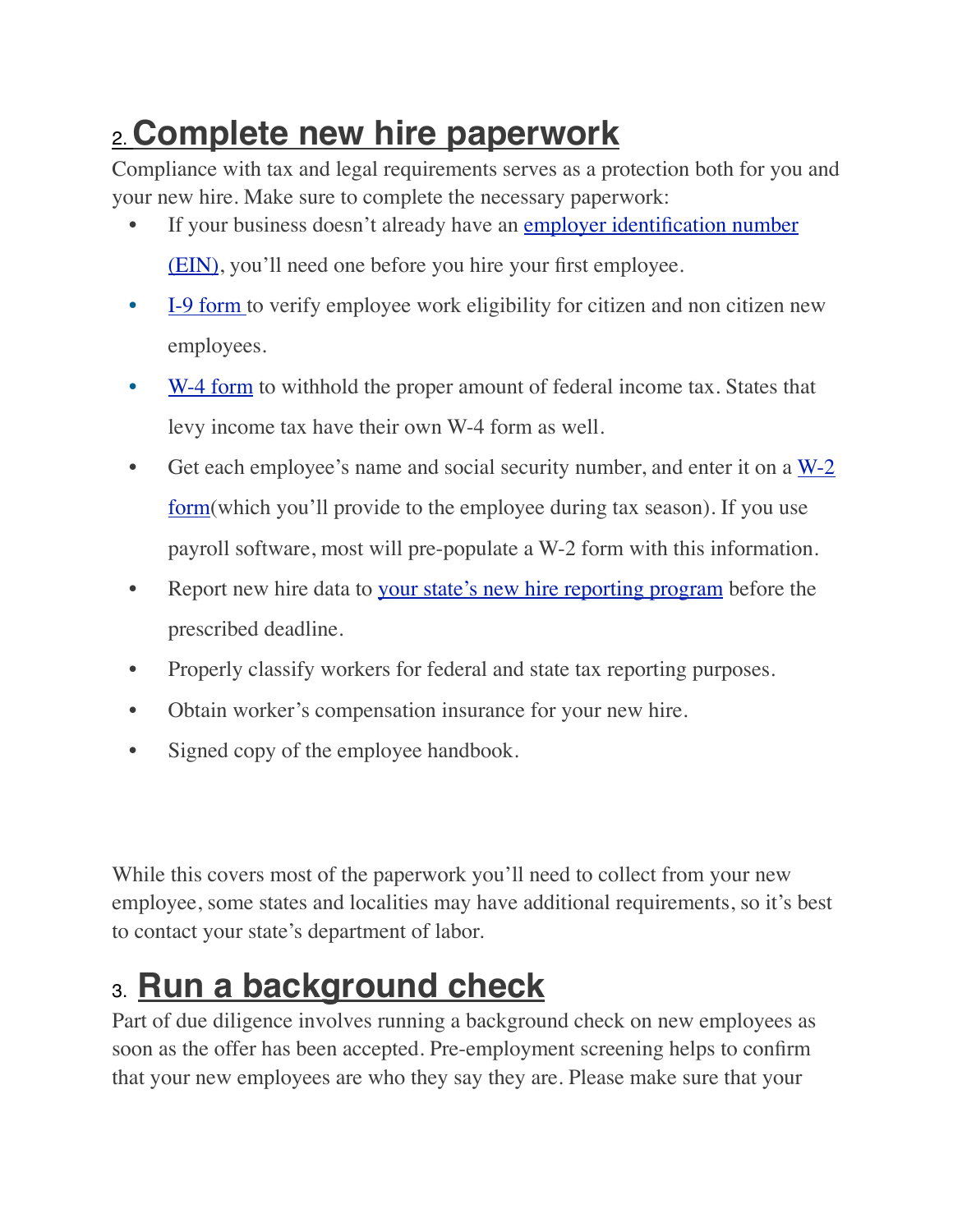new hire is aware and has authorized your business to conduct background checks. It is a security measure for your business, employees, and customers as well. Several third party providers offer employment screening services. They offer different background checks depending on the security level involved in the role of a new hire. Basic background checks involve confirmation of education and previous employment credentials while a more advanced background check also covers credit score, credit history, and criminal background checks.

## 4. **Get the employee set up on payroll & other company systems**

Once the offer has been signed, it's time to update company records to include your new employee. This means setting the employee up on payroll and benefits. Payroll setup can be easily done using a <u>[free payroll software](https://fitsmallbusiness.com/free-payroll-software/)</u> that's customizable for any type of business, and many payroll tools also offer benefits enrollment. You should also add your employee to any software or computer applications that they'll need to use on a regular basis. A new employee may also need an employee number, employee ID, and biometric profile to give them access to the premises. Parking permits, if applicable, also need to be secured.

# 5. **Schedule an employee orientation**

The new hire should receive a complete employee orientation on their first day, so they can get familiarized with company policies and benefits. This involves a meeting with the hiring manager or HR staff regarding standards, procedures, and company culture.

It should include:

- An office tour to help them find their way around restrooms, break room, and supplies.
- A sit-down review of the company handbook, company policies, and safety.
- A review of health insurance benefits, retirement benefits, commuter benefits, and other benefits the employee may need to review and sign up for.